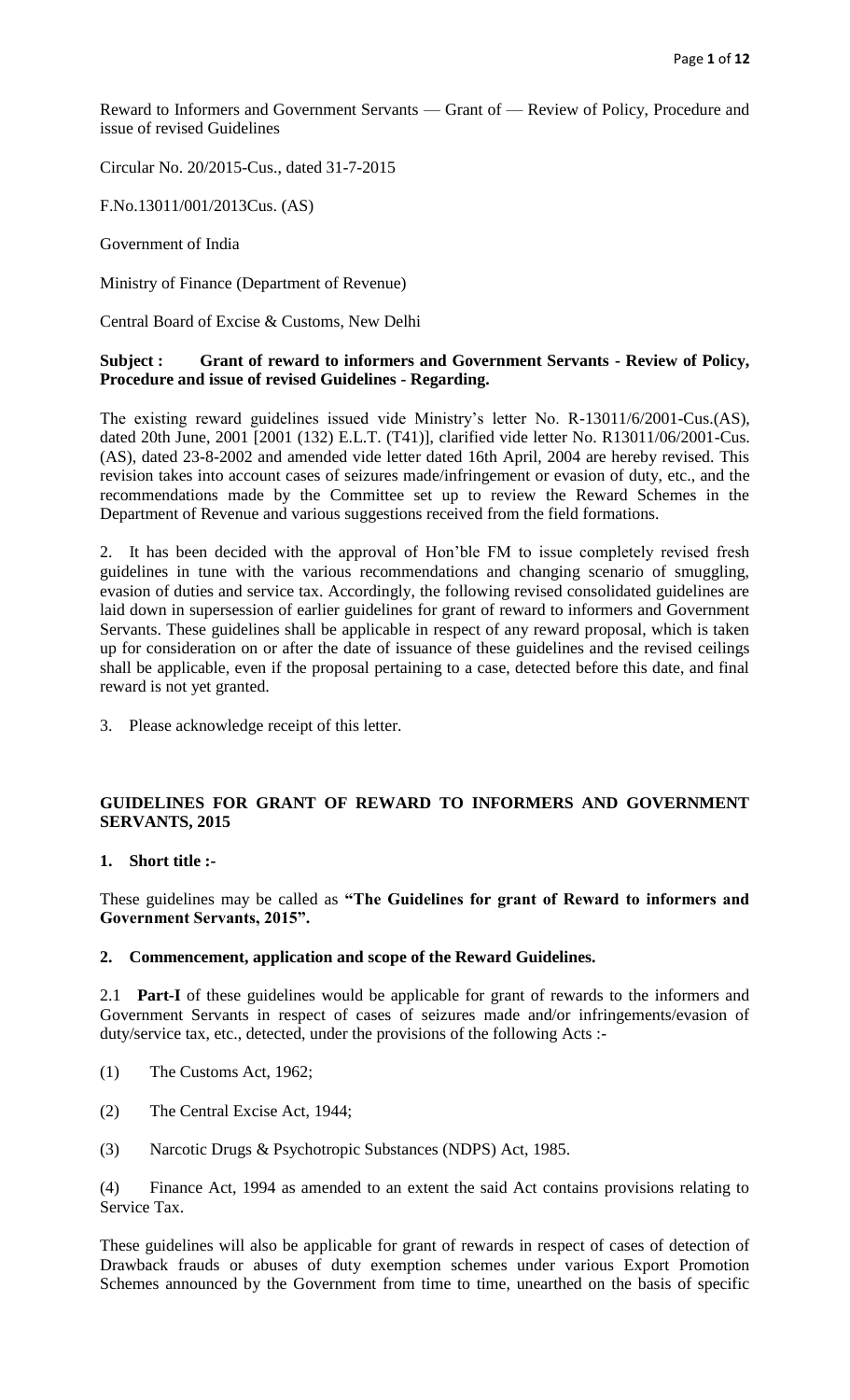prior information provided by the informer or prior intelligence developed by the Government Servants.

2.2 Besides, **Part-II** of these guidelines would be applicable to grant of reward to informers (who give information relating to assets, immovable properties, etc., of persons from whom arrears of duty, tax, fine, penalty, etc., are recoverable and the information results in the recovery of arrears) and Government Servants who put in commendable efforts to effect recovery as per conditions specified therein.

2.3 These reward guidelines would be applicable from the date of issue. Subject to provisions of Para 2.1, these guidelines will regulate the grant and payment of reward to informers and departmental officers in cases which have not been processed till date of issue of these guidelines and apply to all future cases of reward. The proposal where final reward has been sanctioned before the date of this guideline shall not be re-opened. However, in cases where only advance reward has been recommended by the Committee on or before the date of issue of these guidelines whether the advance reward has already been disbursed or pending disbursement, the new guidelines would be applicable while processing for final reward. The Government Servants of the rank of Joint/Addl. Commissioner of Customs, Central Excise, Service Tax and Government Servants of other departments/agencies as specified in para 4 of these guidelines and of equivalent rank would therefore, be eligible for reward subject to the ceiling of reward indicated in each category.

2.3.1 With reference to reward in audit cases and reward to the Authorised Representatives (ARs), the relevant date for deciding the eligibility of a case for reward is prescribed in the relevant paragraphs.

2.4 All previous guidelines issued on the subject may be deemed to be modified and revised to the extent indicated in the succeeding Para. The guidelines/procedure contained in the previous orders/instructions issued by the Ministry, insofar as they are not inconsistent with the present/revised guidelines shall, however, remain in force.

2.5 Any reference in these guidelines to the post of Chief Commissioner/Director General shall include a reference to the post of Principal Chief Commissioner/Principal Director General, as the case may be. Similarly, any reference in these guidelines to the post of Commissioner/Additional Director General (ADG) shall refer to the post of Principal Commissioner/Commissioner/Principal Additional Director General (Pr. ADG) /Additional Director General(ADG).

# **PART-I**

## **3. PRINCIPLES GOVERNING GRANT OF REWARD :-**

3.1 **Reward should not be granted as a matter of routine :-** Reward is purely an *ex gratia* payment which, subject to guidelines, may be granted based on the judgment of the authority competent to grant rewards and taking into account facts and circumstances of each case and cannot be claimed by anyone as a matter of right.

3.2 Reward should not be sanctioned for routine and normal nature of work.

3.3 **Criteria for grant of reward :-** In determining the reward which may be granted, the authority competent to grant reward will keep in mind the following :-

3.3.1 **In cases of collection of information/intelligence, in respect of cases of seizure made out/or infringements/evasion of duty/Service Tax, etc. :-**The specificity and accuracy of the information, the risk and trouble undertaken, the extent and nature of the help rendered by the informer, whether information gives clues to persons involved in smuggling, infringements, evasion of duty, service tax or their associates, etc., the risk involved for the Government Servants in working out the case, the difficulty in securing the information, the extent to which the vigilance of the staff led to the seizure, detection of infringements/evasion of duty/service tax, special initiative, efforts and skills/ingenuity displayed leading to the recovery of Government dues during the course of investigation admitting their liability by way of voluntary deposit and whether, besides the seizure of contraband goods/detection of infringements/evasion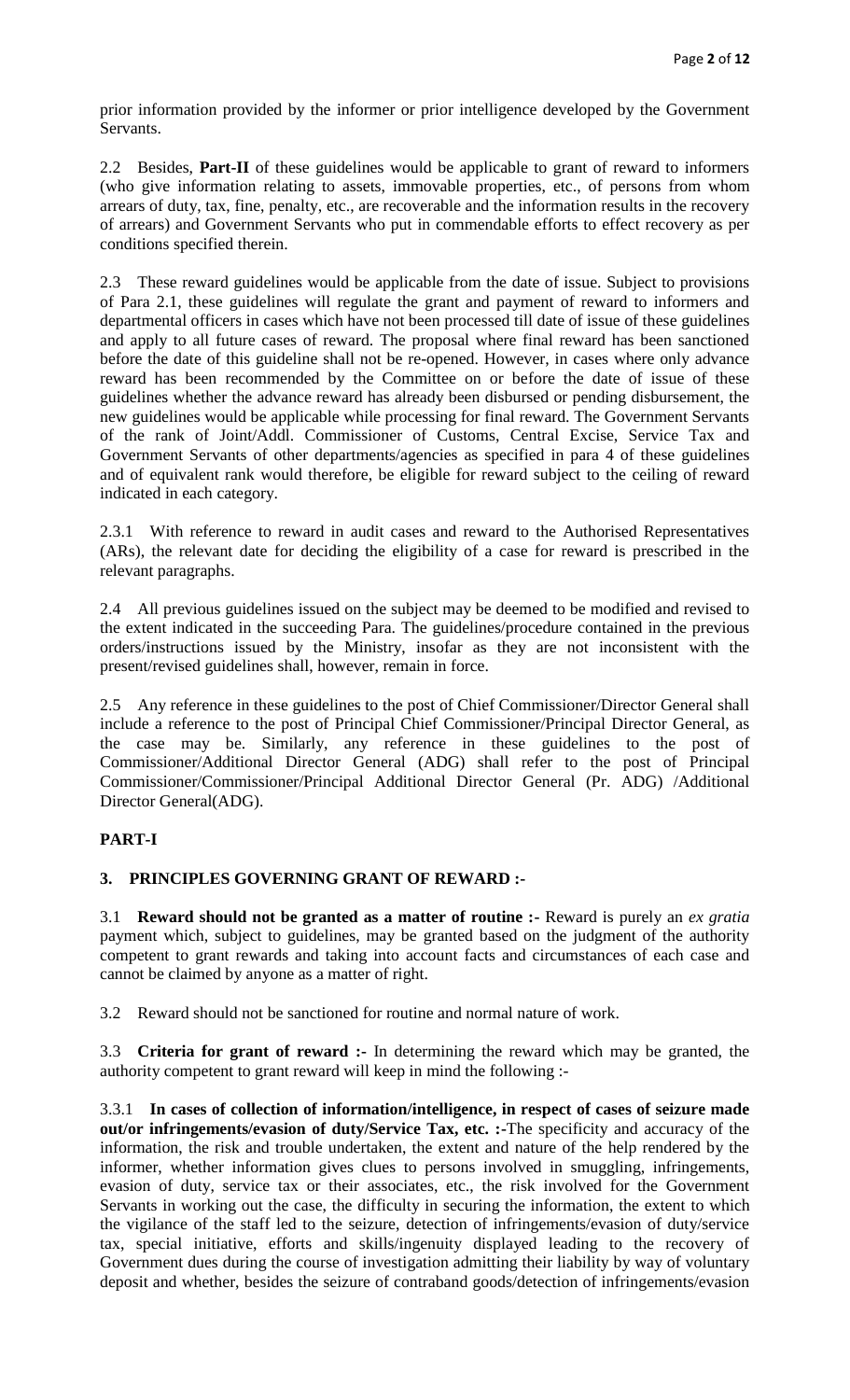of duty/service tax, the owners/organizers/financiers/ racketeers as well as the carriers have been apprehended or not. The reward has to be case specific and not to be extended, in respect of other cases made elsewhere/against other parties on the basis of a similar *modus operandi.* However, the Government Servants will be entitled for reward as per the normal guidelines when they book a case in their jurisdiction on the basis of *modus operandi* circulars issued by the Board/DRI/DGCEI.

3.3.2 **In cases of successful investigation :-** Special efforts made by Departmental officer in in-depth investigation and collection of evidence for establishing the various infringements of law, unearthing and working out duty/tax involved, etc.

3.3.3 **In cases of post investigation work :-** Defending the case in CESTAT, High Court/Supreme Court/Settlement Commission, resulting in confirmation of Duty/service tax evaded/infringement of Law established/ settlement of the case, the criteria given in respective Para will apply.

3.3.4 **In cases of Audit/Special Audit in Central Excise and Post Clearance Audit in Customs :-** Outstanding contribution in detecting major cases of evasion of Central Excise Duty, Customs Duty or Service Tax, the criteria given in respective Para will apply.

3.4 **Assignment of Reward (transfer of reward and payment of reward in the event of death of informer/Government Servant) :** As the reward under these guidelines is in the nature of *ex gratia* payment, no assignment (transfer) thereof made by the informer will be recognized. However, in the event of death of the informer/Government Servant, the authority competent to grant rewards may grant reward to legal heirs or nominees of an informant/Government Servant of an amount not exceeding the amount that would have been payable to the informant/Government Servant had he/she not died. The earlier instructions issued vide F. No. 13/21167-AdV, dated 17-10-1968 on payment of rewards in Customs Seizure cases, etc., to the persons who have died, retired and resigned or were discharged, removed or dismissed from service may be referred.

3.5 **Prohibition of reward to Government Servants in certain cases :**No reward shall be granted to a Government Servant who as an informer furnishes information or evidence obtained by him in the course of his normal duties as a Government Servant/employee of Local Authority/PSU, Corporation/a Body, Corporate or establishment set up or owned by the Government or employee of Nationalized Bank.

# **4. ELIGIBILITY FOR REWARD TO GOVERNMENT SERVANTS:-**

## **4.1 General: -**

4.2 Ordinarily, Government Servants up to the level of Group 'A' officers of the rank of Deputy Commissioner of Customs & Central Excise and Service Tax, will be eligible for reward depending on the contribution made by them as a team as well as in their individual capacity with regard to collection of intelligence, surveillance, effecting of seizure/detection of duty evasion and post-seizure investigation.

4.3 Government Servants of the rank of Joint Commissioner/ Additional Commissioner of Customs, Central Excise and Service Tax will also be eligible for reward subject to a ceiling of Rs. 50,000/- in each case depending upon the contribution made by them as a team as well as in their individual capacity with regard to collection of intelligence, surveillance, effecting of seizure/detection of duty/service tax evasion investigation and post-seizure investigation.

4.4 Government Servants working in **other Departments/Agencies** such as Police, BSF and Coast Guard, etc., may also be considered for sanction of reward in respect of cases of seizures of contraband goods affected by these agencies under the provisions of Customs Act, 1962. However, only such officers of these Departments/Agencies who hold rank equivalent to the Additional Commissioner of Customs & Central Excise or lower rank, will be considered eligible for sanction of rewards in terms of Para 4.2 & 4.3 above.

4.5 The changing pattern of non-compliance places a greater premium on investigation and therefore, this work needs to be recognised and rewarded. Government Servants up to the level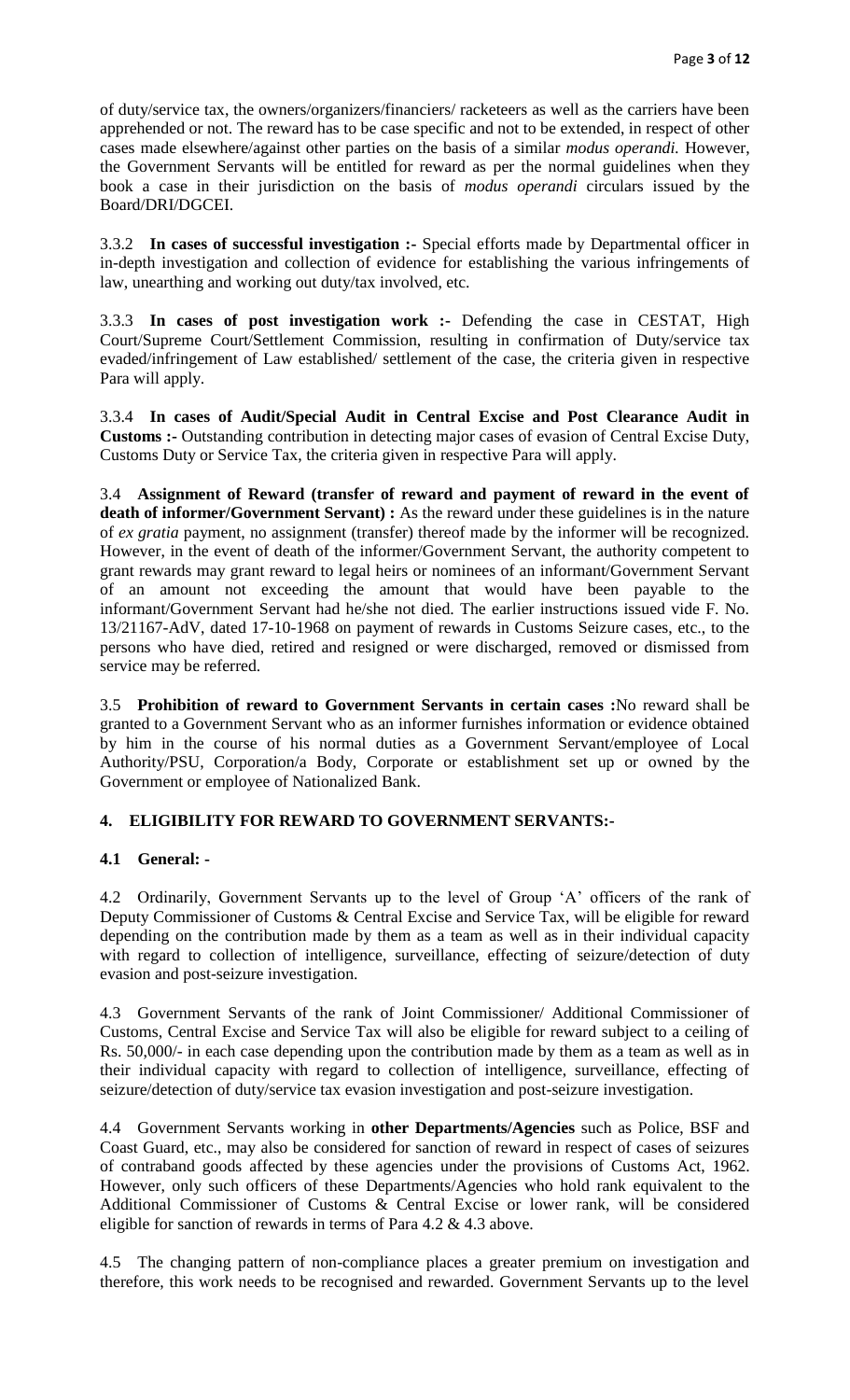of Group 'A' officers of the rank of Additional Commissioner of Customs & Central Excise and Service Tax, involved in **post-investigation work** including those representing the Department before the Settlement Commission as well as those posted in adjudication, COFEPOSA, legal or Prosecution Cells of the Commissionerate/ Custom House will be considered for grant of lumpsum payment of reward, not exceeding Rs. 50,000/- in each case, depending upon the role played by them. Further exceptional work demonstrated in finalising adjudication in various COFEPOSA, Legal or other proceedings resulting in favourable decisions like confiscation of seized goods, confirmation of duties demanded and/or imposition of penalties, detention/convictions, etc., would be recognised.

4.6 Government Servants up to the level of Group 'A' officers of the rank of Additional Commissioner of Customs, Central Excise and Service Tax, engaged in **audit/special audit/Post Clearance Audit** and who have made outstanding contribution in detecting major cases of evasion of Customs duty/Central Excise duty and/or Service Tax may also be considered for grant of lump-sum payment of reward. The maximum amount of reward to each case shall be limited to a maximum of Rs. 50,000/- for the officers of the rank upto Deputy Commissioner and not exceeding Rs. 25,000/- for the officers of the rank of Joint/Addl. Commissioner.

4.6.1 The revised limits of reward prescribed above in para 4.6 for officers engaged in audit/special audit/post clearance audit conducted by departmental officers shall apply to all cases for which MCM (Monitoring Committee Meeting) is held after the date of issue of these revised guidelines.

4.7 The Authorised Representatives (ARs) upto the level of Group 'A' officers of the rank of Addl. Commissioners of Customs, Central Excise and Service Tax and other officers/staff working in the office of Chief Departmental Representatives (CDRs) CESTAT, may also be considered for sanction of reward not exceeding Rs. 50,000/- in each case. For this purpose specific proposals may be sent to the jurisdictional Commissioner/DRI/DGCEI by the Chief Departmental Representative (CDR), CESTAT in cases where the opposite party was represented by a senior Advocate or eminent lawyer and where the Government would have lost the case but for the painstaking efforts and effective pleading by the Authorised Representative. Reward in such cases shall be paid to ARs only after the case has attained finality, i.e., no further appeals are pending in the case.

4.7.1 Reward would not be granted for cases, even high value cases, which are settled in terms of settled High Court or Supreme Court decisions.

4.7.2 These reward limits and procedure for sanction of reward to the ARs shall apply to cases where the judgment of the Tribunal/High Court/the Supreme Court has been delivered after the date of issue of these revised guidelines/circular.

# **5. QUANTUM AND CEILING OF REWARDS:-**

5.1.1 Informers and Government Servants will be eligible for reward upto 20% of the net saleproceeds of the contraband goods seized (except items listed in Para 5.2 below) and/or amount of duty/Service Tax evaded plus amount of fine and penalty levied/imposed and recovered.

5.1.2 In respect of cases of detection of **Drawback frauds or abuse of duty exemption schemes** under various Export Promotion Schemes announced by the Government from time to time unearthed on the basis of specific prior information, provided by the informer or prior intelligence developed by the Government Servants, the informers and Government Servants will be eligible for reward up to 20% of recovery of drawback claimed fraudulently and/or recovery of duties evaded under various Export Promotion Schemes announced by the Government from time to time, plus amount of fine/penalty levied/imposed and recovered.

5.2 In respect of opium and other narcotic drugs, controlled substances, psychotropic substances and other synthetic drugs, etc., seized under the provisions of Narcotic Drugs and Psychotropic Substances (NDPS) Act, 1985, the overall ceiling of reward will be as per the revised specific rates indicated in **Annexure A-1 and Annexure A-2.** In respect of Gold and Silver seized under the provisions of Customs Act, 1962 and in cases of detection of import of gold/silver in contravention of provisions of Customs Act, 1962 the overall ceiling of reward will be as per specific rates indicated in **Annexure A-3.** These ceilings would be subject to periodical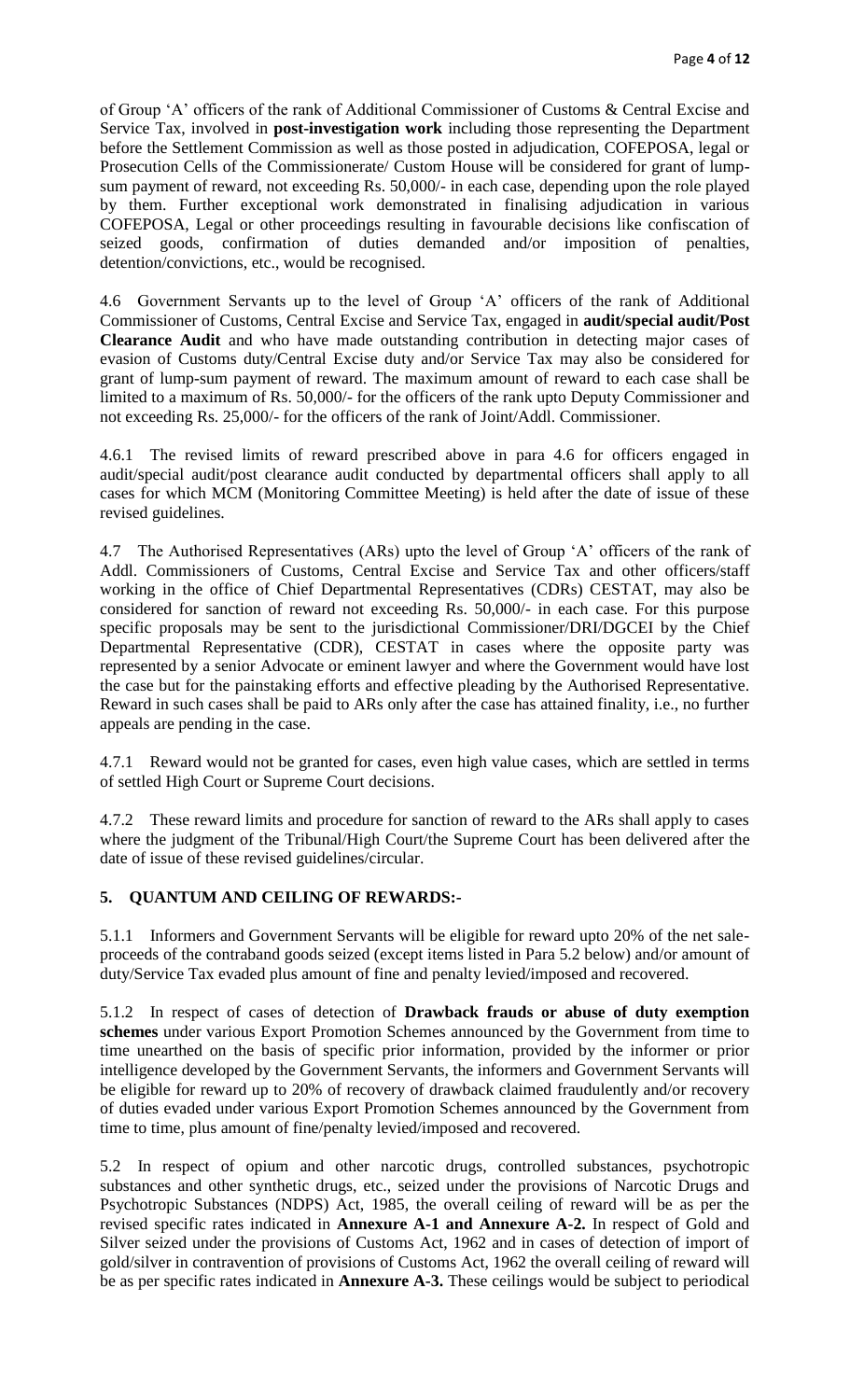revision in the light of the price fluctuations of these items, for which periodical intimations may be sent to the DRI/NCB, who, in turn, will send suitable recommendations to the Ministry, for appropriate revision and in case of bullion items, proper indexing of prices as and when warranted.

5.3.1 **Reward to Government Servants**, however, may ordinarily be paid up to 10% of the net sale-proceeds of the contraband goods seized and/or amount of duty/Service Tax evaded and/or amount of fraudulently claimed Drawback recovered or duty recovered in cases of misuse of duty exemption schemes plus amount of fine/penalty levied/imposed and recovered. Similarly, in respect of Gold, Silver, Opium, Narcotic drugs, psychotropic substances and synthetic drugs etc., the reward may be limited to half of the maximum rewards indicated in **Annexure A-1 and Annexure A-2 and Annexure A-3.**Reward in excess of this limit but not exceeding 20% of the value may be considered only in cases where the Government Servant has exposed himself/herself to a great personal hazard or displayed exemplary courage, commendable initiative or resourcefulness of an extraordinary nature or where his/her personal efforts have been mainly responsible for the detection of case of seizure/evasion of duty/service tax.

5.4 Government Servants will be eligible for sanction/payment of total reward not exceeding Rs. 20 lakh during their entire career. As regards reward in a single case, an individual officer should not be sanctioned a total reward (advance reward and final reward put together) exceeding Rs. 2 lakh. In cases where advance reward had not been recommended by the reward sanctioning committee to any Government Servant(s) due to receipt of overall limit of Rs. 10 lakh and Rs. 15 lakh reward by the said Government Servant(s), as was applicable during the recommendation by the reward sanctioning committee, the new guidelines will be applicable while processing for final reward. The structure for consideration of reward in a single case is tabulated as under :-

|                                                | Value of seized goods/amount Ceiling of reward to Departmental |
|------------------------------------------------|----------------------------------------------------------------|
| of duty evaded, etc.                           | Officers except Joint/ Addl.                                   |
|                                                | Commissioner in each case                                      |
| Less than Rs. 50 Crore                         | <b>Rs. 1.00 Lakh</b>                                           |
| Above Rs. 50 Crore but less than Rs. 1.50 Lakh |                                                                |
| Rs. 100 Crore                                  |                                                                |
| Rs. 100 Crore and above                        | Rs. 2.00 Lakh                                                  |

However, in exceptional cases, reward in excess of this limit, i.e., above Rs. 2 Lakh can be sanctioned to an individual officer, by the Board, on the recommendations of the Reward sanctioning authority for which proposals may be sent to the Ministry, through DGRI or DGCEI, as the case may be.

5.5 The ceiling limit of reward to private persons (engaged in office for help in office work relating to intelligence/investigation and post investigation work) earlier fixed at Rs. 1,000/- vide reward instructions dated 3-12-1980 shall now be Rs. 2,500/- in each case.

# **6. PAYMENT OF ADVANCE/INTERIM REWARD :-**

6.1 Advance/Interim reward may be paid to informers and Government Servants up to 50% of the total admissible reward immediately on seizure in respect of the following categories of goods, namely :-

(a) gold/silver bullion; and

(b) arms and ammunition, explosives.

6.2 In other cases of outright smuggling, involving seizures of contraband goods, including foreign currency, advance/interim reward up to 25% of the total admissible reward may be paid to the informers and Government Servants, immediately after seizure, if the authority competent to sanction reward is satisfied that the goods seized are reasonably expected to be confiscated on adjudication and the adjudication order is likely to be sustained in appeal/revision proceedings. However, in case of seizure of perishable goods including chemicals, cigarettes, etc., under the provisions of the Customs Act, 1962, advance reward may be paid to the Government Servants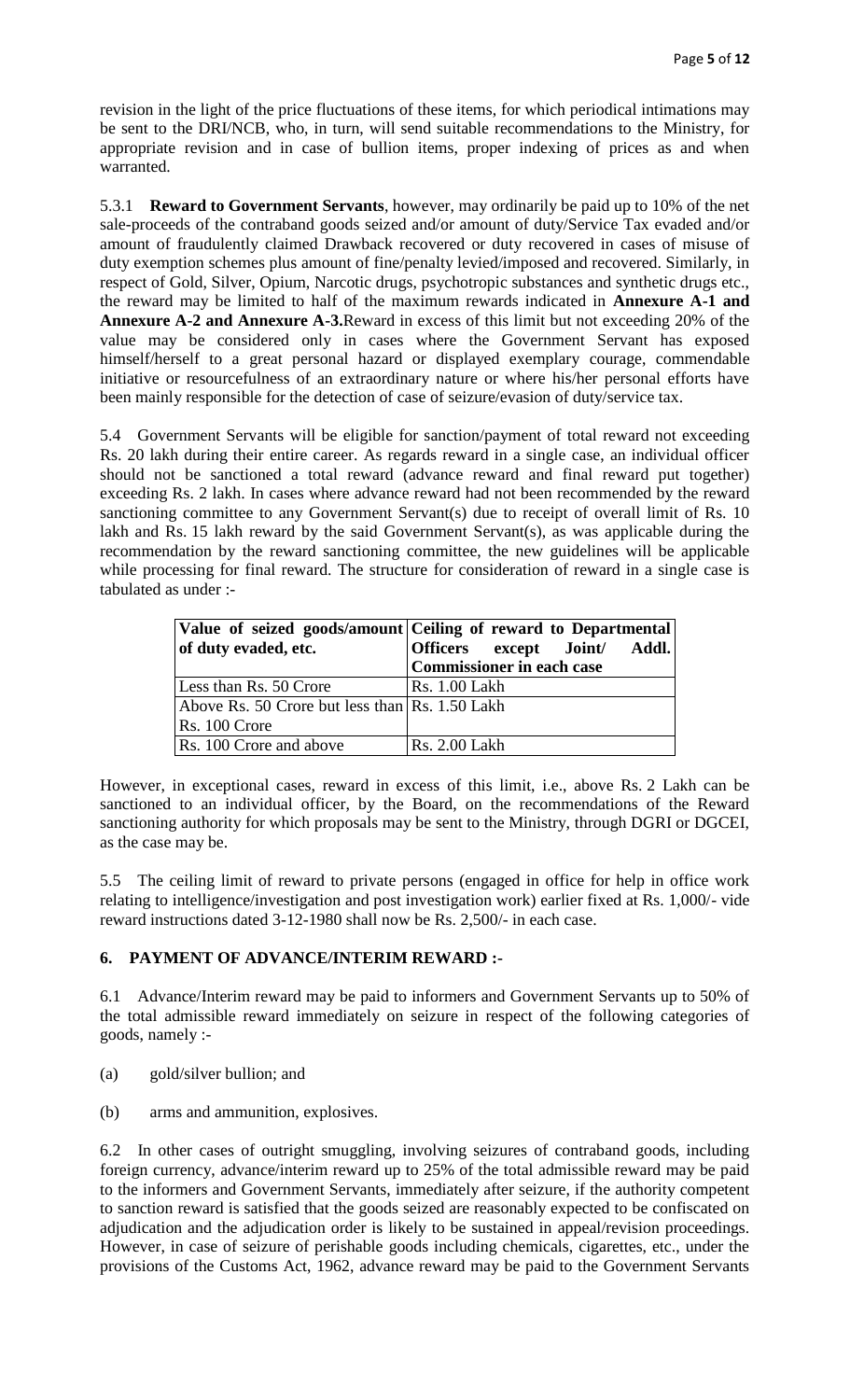only after disposal/pre-trial disposal of the seized perishable goods including chemicals, cigarettes, etc.

6.3 In all other cases, including Customs appraising cases, cases of town-seizures and Central Excise duty evasion/service tax evasion cases, normally, no advance/interim reward would be granted. However, in cases where the parties/persons involved have voluntarily paid the amount of duty evaded during the course of investigation, admitting their liability, 25% of the admissible reward may be considered for payment as advance/interim reward to the **informers**, after the issue of the show cause notice (SCN), provided the authority competent to sanction reward is satisfied that there is reasonable chance of confiscability/infringement/evasion, as the case may be, being established in adjudication and sustained in appeal/revisionary proceedings. In such cases, the **Government Servants** will become eligible for payment of advance/interim reward only after adjudication of Show Cause Notice resulting in confirmation of duty.

6.4 In exceptional cases, the Heads of Department may, having regard to the value of the seizures effected and magnitude of the evasion of duty/infringement detected and special efforts or ingenuity displayed by the officers concerned, sanction suitable reward on the spot to be adjusted against the advance/interim reward that may be sanctioned thereafter.

6.5 Where proceedings in a case are closed without issue of show cause notice or within 30 days of service of show cause notice after recovery of duty, interest and/or penalty, as per the provisions of law mandating such closure of proceedings, reward may be paid to the officers as well as the informers taking into consideration their respective roles in detection and recoveries made in the case. Such payment of reward in cases of closure of proceedings shall apply to cases of normal period of limitation as well as extended period of limitation provided the proceedings are closed after recovery as per the law, for example, closure under Section 11A(2) of Central Excise Act, 1944, Sub-section (3) of Section 73 of Finance Act, 1994 and Section 28(2) and Section 28(6)(i) of the Customs Act, 1962 or by an order of the Settlement Commission. It is further clarified that reward may also be paid in cases where recoveries are made under voluntary disclosure schemes such as Voluntary Compliance Encouragement Scheme (VCES) provided the initiation of the investigation preceded the filing of declaration by the assessees under such voluntary disclosure schemes.

## **7. PAYMENT OF FINAL REWARD**

7.1 Final rewards, both to Government Servants as well as informers, should be sanctioned and disbursed only after conclusion of adjudication/appeal/revision proceedings, as well as closure of proceedings mentioned at para 6.5. In case of narcotic drug, psychotropic substance and controlled substance, one time final rewards, both to Government Servants as well as informers, should be sanctioned and disbursed only after compliance of provisions under Para 4(1) of the Notification No. GSR 38(E), dated 16th January, 2015 issued under Section 52A of the Narcotic Drugs & Psychotropic Substances Act, 1985 and filing of prosecution complaint before the designated Court. The final reward will be determined on the basis of the net sale proceeds of goods seized/confiscated (if any) and/or the amount of additional duty/fraudulently claimed Drawback recovered plus penalty/fine recovered for the duty recovered in cases of detection of abuse of duty exemption schemes. The total reward admissible, i.e., advance and final reward put together, should not exceed the ceiling of 20% of the net sale proceeds (if any) plus amount of additional duty/Service Tax/fine/penalty recovered or the amount of drawback fraudulently claimed recovered, or the duty recovered in cases of detection of misuse of duty exemption schemes as the case may be. This will also be subject to instructions in Para 5.3.1 above as regards rewards to Government Servants is concerned. The advance/interim reward sanctioned and disbursed, if any, shall be adjusted against the final reward to be paid to the Government Servants/ informers.

7.2 **Time limit to sanction final reward :** In order to improve disbursal of rewards to Government Servants/informers as an incentive to improve compliance, it is desirable that immediately after conclusion of adjudication/ appeal/revision proceedings, it should be considered by the sponsoring authority as to whether the case can be considered and recommended to the reward committee for grant of reward. All Commissioners and ADG incharge should set in place a suitable mechanism to monitor cases becoming ripe for disbursal of reward and meeting to review cases of reward to Government Servants and informers which have become ripe for processing shall be held in every quarter. Meeting of reward committee shall also take place at least once in a quarter to consider sanction of rewards.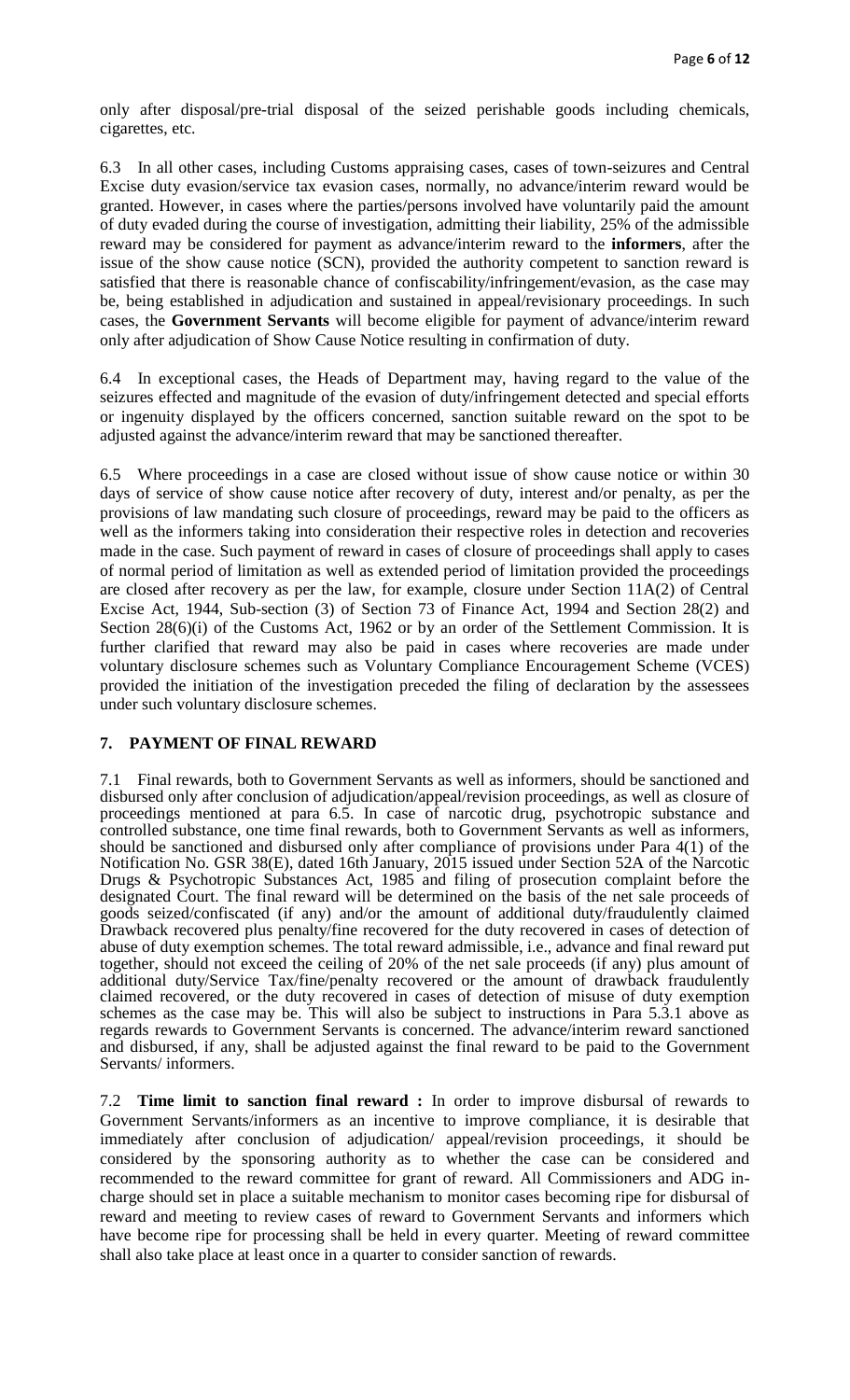## **8. DELEGATION OF POWERS FOR SANCTION/PAYMENT OF REWARD — COMPOSITION OF REWARD COMMITTEE :-**

8.1 The monetary limit for sanction of rewards to informers and Government Servants will be as per **Annexure-B.**

8.2 In multi-jurisdictional cases, only the Chief Commissioner/ Commissioner/Additional Commissioner/Joint Commissioner having jurisdiction where the maximum evasion of revenue has taken place shall be the Member of the Reward Committee. The Additional Commissioner/Joint Commissioner being considered for reward should not be a part of the Reward committee.

# **9. REVIEW OF FINAL REWARDS SANCTIONED BY THE COMPETENT AUTHORITY**

9.1 Final reward sanctioned by the duly constituted reward sanctioning authority/committee shall not be reviewed or reopened. However, in most exceptional cases, where DGRI, DGCEI, or the Chief Commissioner, as the case may be, is satisfied that the review of the final reward sanctioned by the competent authority is absolutely necessary to redress any grave injustice meted out to the Informer/Government Servant and make a recommendation to the Board to this effect, the Government may review the final reward sanctioned on the specific recommendations of the Board.

9.2 Since reward is an *ex gratia* payment, only one representation by the informer against the amount of reward sanctioned should be entertained after being submitted through the reward sanctioning committee/authority to the Jurisdictional Chief Commissioner/DGRI/DGCEI as the case may be, who, if deemed fit will forward the same with his recommendation to the Board. The Government may review the reward on the recommendations of the Board. No further representation or petition against the decision regarding grant of reward would be entertained either from the informer or any person on his behalf.

## **10. MECHANISM TO MONITOR THE REWARD SANCTIONED TO THE GOVERNMENT SERVANTS**

10.1 To ensure that the Government Servants do not exceed the ceiling of Rs. 20 Lakh of total reward during their career, all rewards sanctioned to the Government Servants should be entered in their Service Book, before the same are disbursed. Detailed instructions issued vide Ministry's letter F.No. 394/46/95-Cus. (AS), dated 18th September, 1998, may be scrupulously followed in this regard.

10.2 In view of the liberalisation of rewards, the Heads of Department may take special care to ensure that the value of goods fixed at the time of seizure is realistic and represents the correct value of the goods seized.

10.3 To ensure that reward is not given only to a small group of Government Servants, it is necessary to ensure that larger numbers of Government Servants are given an opportunity to work in the anti-smuggling and anti-evasion assignments. Therefore, there should be periodic rotation of officers and no officer should be allowed to be posted to airports, DRI, DGCEI or Headquarters Preventive of a Commissionerate/Custom House for more than the prescribed tenure, as per the existing instructions of the Board on the subject.

## **11. UNDERTAKING BY THE INFORMER**

11.1 At the time when an informer furnishes any information or document(s), an undertaking should be taken from the informer that he/she is aware that the extent of the reward depends on the precision of the information furnished by him/her; that the provisions of Sections 177, 182 and 211 of the Indian Penal Code have been read by and/or explained to him/her; that he/she is aware that if the information furnished by him/her is found to be false, he/she would be liable to prosecution; that he/she shall not claim reward as a matter of right; that he/she accepts that the Government is under no obligation to enter into any correspondence regarding the details of seizures made, etc., if any, and that the payment of reward is an *ex gratia* based on best judgment of the authority competent to grant reward and taking into consideration the facts and circumstances of each case. It is also clarified to the informer that the Government is under no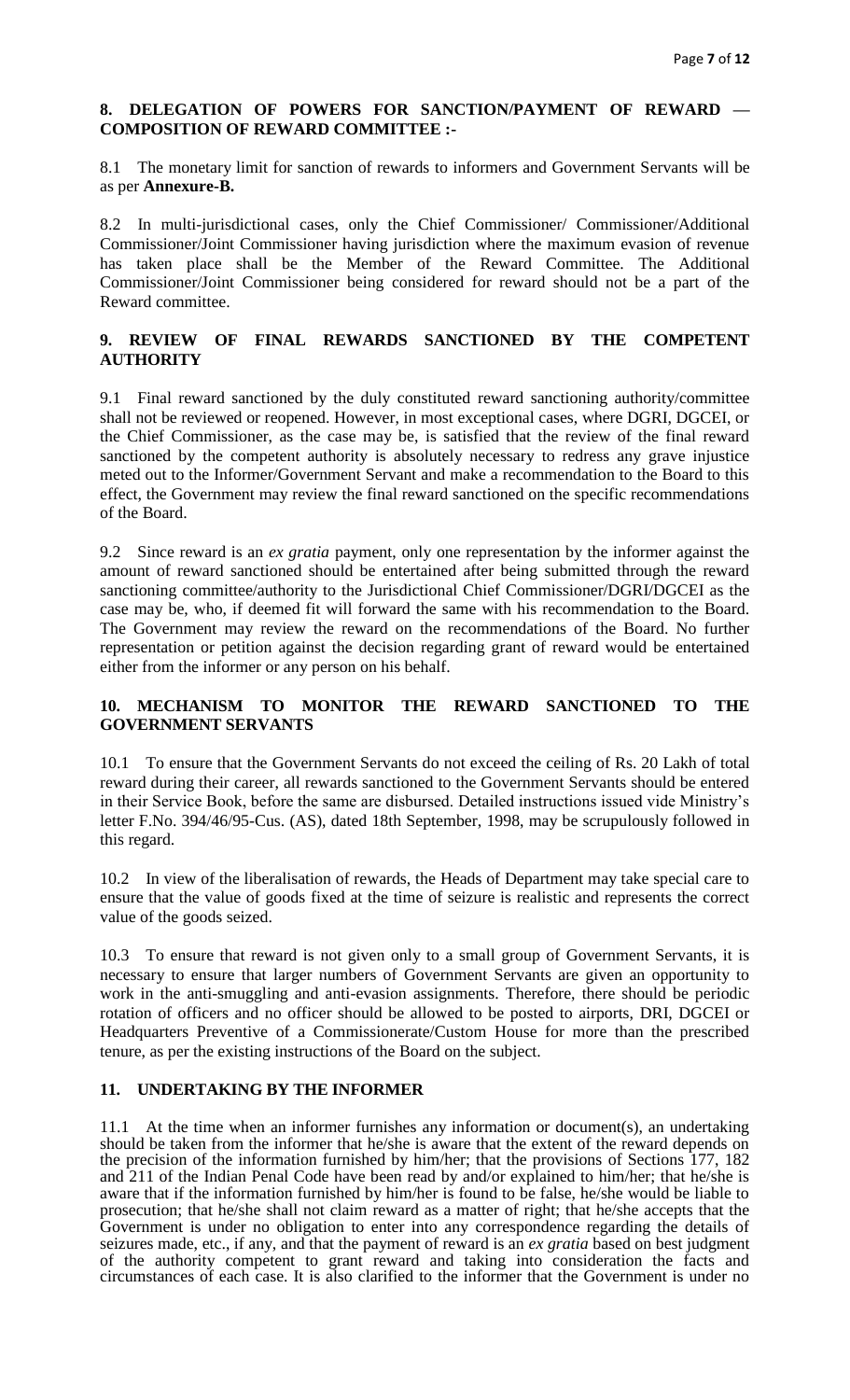obligation to grant/sanction the maximum admissible reward up to 20% of the net sale proceeds of the seized/confiscated goods, (if any) and/or the amount of additional duty/penalty/redemption fine recovered and that the amount of reward to be sanctioned to the informer, will purely depend on the specificity & accuracy of the information & other dependent factors, as indicated in Paras 3, 5, 6 and 7 of these guidelines.

11.2 **Additional information in respect of identity of informer :** At present DRI-I/AE-I is filed by an officer, who records the information stating gist of intelligence and action to be taken along with the sealed cover containing an information slip containing Left Thumb Impression (LTI). Further, in order to reduce delay and provide adequate safeguards, informer may, on his own wish provide following additional information on the information slip/written information viz. Visible identification marks (two). Height, Date of birth/Age. However, the additional information is not considered as mandatory for grant of reward to informer. No reward shall be withheld for non-furnishing of additional information.

## **PART-II**

## **SCHEME OF GRANT OF REWARD TO INFORMERS AND GOVERNMENT SERVANTS IN CASES OF RECOVERY FROM TAX DEFAULTERS**

As already circulated vide Ministry's Letter No. 13011/3/2004-Cus. (AS), dated 12-8-2005, the guidelines in respect of grant of reward to informers and Government Servants are extended to cases of recovery from tax defaulters as per following provisions :-

(i) The reward scheme shall be extended to grant of suitable reward to an informer who gives information regarding the whereabouts, assets, immovable properties, etc., of persons from whom arrears of duty, tax, fine, penalty, etc., (under the provisions of the Customs Act, 1962, the Central Excise Act, 1944 and the Chapter V of Finance Act, 1994 in so far as the said Act contains provisions relating to Service Tax) are recoverable and the information results in recovery of arrears.

(ii) The grant of reward shall be considered only in those cases where the Chief Commissioner is satisfied that :-

(a) All possible efforts have been made by the Departmental officers to trace the defaulter/details of defaulter's property; and

(b) Information provided by the informer has been instrumental in the recovery of arrears.

(iii) The reward in such cases can be given up to a maximum of 5% of the amount recovered and the quantum of reward will be determined by such factors as the nature, accuracy, actionability and efficacy of the information, and other attendant factors.

(iv) In those cases where the case was originally booked on the basis of information provided by an informer, reward to the informer(s) giving information leading to arrears recovery shall be given out of the total reward available in the informer category as per existing policy.

(v) In order to expedite arrears recovery, the jurisdictional Commissioner may, if necessary, invite information from the general public through notices in the print/electronic media in a case where recovery of arrears is pending on account of the fact that the whereabouts/details of assets of the defaulter are not known, and the Chief Commissioner is satisfied that all possible efforts have been made by the Departmental officers in this regard.

(vi) The officers effecting recovery shall also be eligible for reward in cases showing recovery as a result of extraordinary efforts of officer subject to satisfaction of Reward Committee that the recovery had been pending after final adjudication for at least one year or the unit should be non-functioning for at least one year, etc. It must be ensured that the case has attained finality, i.e., no further appeal is pending in the case or cases are being reported under the category of persuasive action to Tax Arrear Recovery (TAR). The reward in such cases can be given up to a maximum of 5% of the amount subject to upper limit of Rs. 50,000/- in each case as applicable in respect of post-investigation work. In those cases where the case was originally booked by the officer, reward shall be given out of the total reward available in case for the officer category as per existing policy.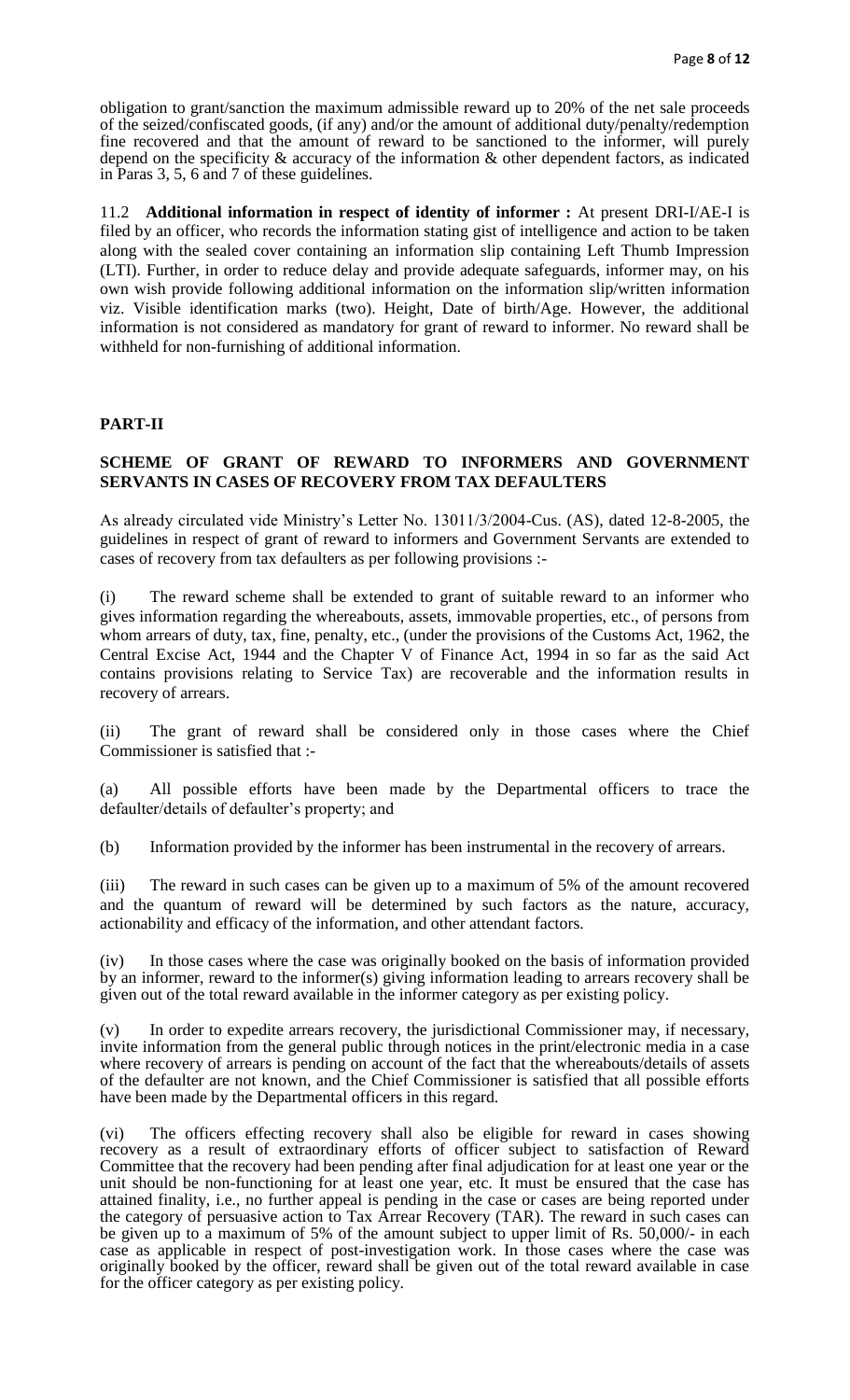## *Annexure-A-1*

## **Rates of Reward in respect of substances seized under the provisions of Narcotic Drugs and Psychotropic Substances (NDPS) Act, 1985**

## **(Para 5.2 of Reward Guidelines)**

| Sl.              | <b>Commodity</b>                   | <b>Proposed</b><br>rate                                   | of Prescribed           |
|------------------|------------------------------------|-----------------------------------------------------------|-------------------------|
| No.              |                                    | maximum reward (Rs. purity                                |                         |
|                  |                                    | per kg)                                                   |                         |
| 1.               | Opium                              | $6,000/$ -                                                | <b>Standard Opium</b>   |
|                  |                                    |                                                           |                         |
|                  |                                    | $(20\% \text{ of present }$ illicit                       |                         |
|                  |                                    | price)                                                    |                         |
| 2.               | Morphine base and its              | $20,000/-$                                                | 90% or more of          |
|                  | salts                              |                                                           | anhydrous               |
|                  |                                    | $(20\% \text{ of present } \text{illicit})$               | morphine                |
|                  |                                    | price)                                                    |                         |
| 3.               | Heroin and its salts               | $1,20,000/-$                                              | 90% or more of          |
|                  |                                    |                                                           | diacetyl morphine       |
|                  |                                    | $(20\% \text{ of present }$ illicit                       |                         |
|                  |                                    | price)                                                    |                         |
| $\overline{4}$ . | Cocaine and its salts              | 2,40,000/-                                                | 90% or more of          |
|                  |                                    |                                                           | anhydrous               |
|                  |                                    | $(20\% \text{ of present } \text{illicit})$               | cocaine                 |
|                  |                                    | price)                                                    |                         |
| 5.               | Hashish                            | $2,000/-$                                                 | With<br><b>THC</b>      |
|                  |                                    |                                                           | content of 4% or        |
|                  |                                    | $(20\% \text{ of present } \text{illicit}   \text{more})$ |                         |
|                  |                                    | price)                                                    |                         |
| 6.               | Hashish Oil                        | $10,000/-$                                                | With<br><b>THC</b>      |
|                  |                                    |                                                           | content of 20% or       |
|                  |                                    | $(20\% \text{ of present } \text{illicit})$               | more                    |
|                  |                                    | price)                                                    |                         |
| 7.               | Ganja                              | $600/-$                                                   | Should<br>be            |
|                  |                                    |                                                           | commercially            |
|                  |                                    | $(20\% \text{ of present } \text{illicit})$               | acceptable<br>as        |
|                  |                                    | price)                                                    | Ganja                   |
| $\overline{8}$   | <b>Mandrax Tablets</b>             | $2,000/-$                                                 | of<br>Presence          |
|                  |                                    |                                                           | Methaqualone            |
|                  |                                    | $(20\% \text{ of present }$ illicit                       |                         |
|                  |                                    | price)                                                    |                         |
| 9.               | Amphetamine,                       | its $20,000/$ -                                           | 100% pure ATS           |
|                  | salts and preparations             |                                                           | with<br>pro<br>rata     |
|                  | thereof                            | $(10\% \text{ of present } \text{illicit})$               | reduction<br>for        |
|                  |                                    | price)                                                    | reduced purity          |
| 10.              | Methamphetamine, its               | $20,000/-$                                                | 100% pure ATS           |
|                  | salts and preparations             |                                                           | with <i>pro</i><br>rata |
|                  | thereof                            | $(10\% \text{ of present } \text{illicit})$               | reduction<br>for        |
|                  |                                    | price)                                                    | reduced purity          |
| 11.              | 3,<br>Ecstasy or<br>$\overline{4}$ | 15,000/1,000 tablets                                      | Presence<br>οf          |
|                  | Methylene<br>dioxy                 |                                                           | <b>MDMA</b>             |
|                  | methamphetamine                    | $(10\% \text{ of present }$ illicit                       |                         |
|                  | (MDMA)                             | price)                                                    |                         |

*N.B. : Rewards shall be reduced pro rata if the purity is less than the one prescribed above.*

*Annexure A-2*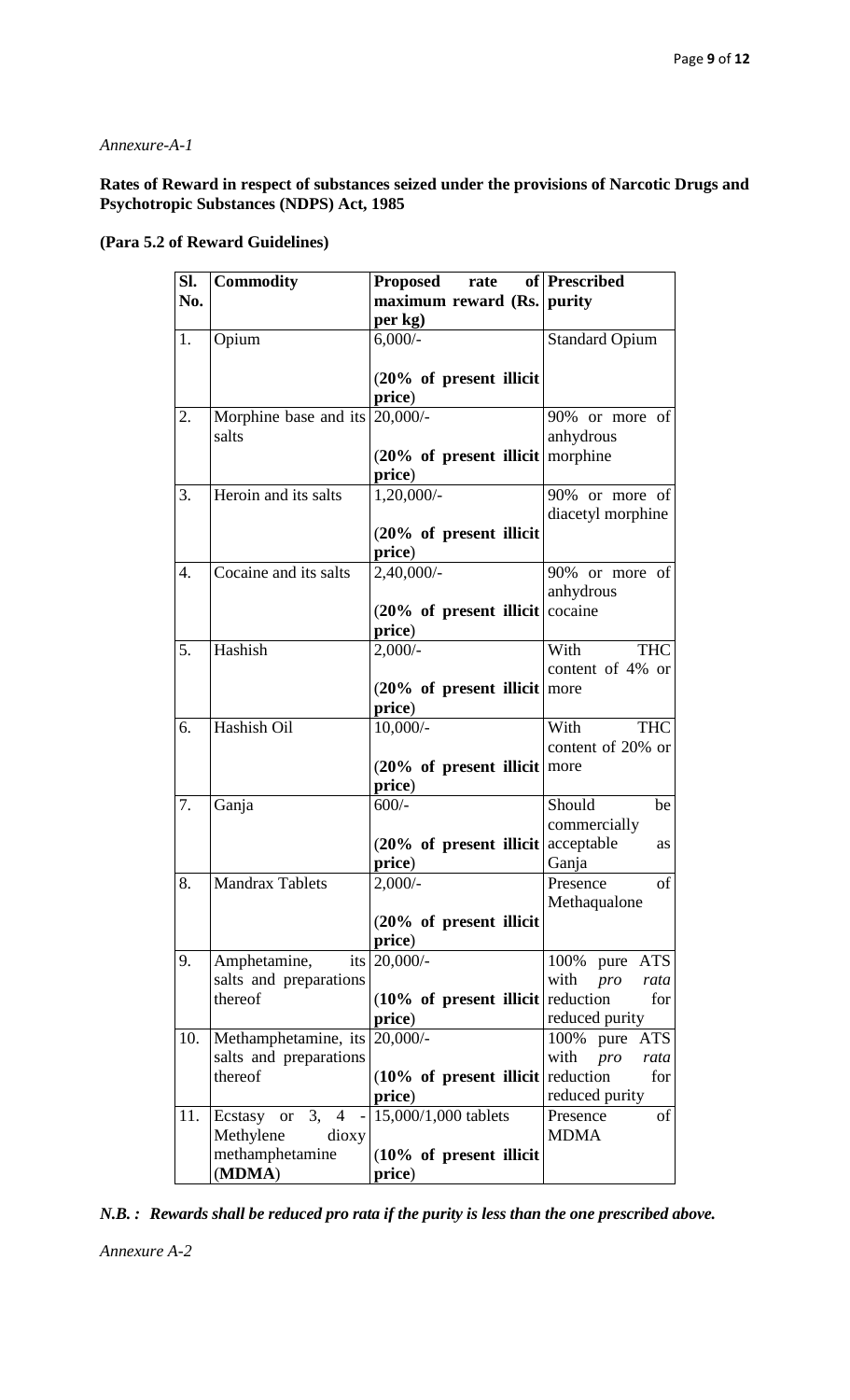**Rates of Reward in respect of controlled/psychotropic substances, etc. seized under Narcotic Drugs and Psychotropic Substances (NDPS) Act, 1985** 

| S.               | <b>Commodity</b>                 | of<br>Rate           | <b>Prescribed</b> |
|------------------|----------------------------------|----------------------|-------------------|
| No.              | (Controlled/psychotropic         | maximum              | purity            |
|                  | substances/synthetic drugs)      | reward               |                   |
| 1.               | Ephedrine, its<br>salts<br>and   | Rs. 280/- per kg     | 100%              |
|                  | preparations thereof             |                      |                   |
| 2.               | Pseudo-ephedrine, its salts and  | Rs. 480/- per kg     | 100%              |
|                  | preparations thereof             |                      |                   |
| 3.               | Acetic Anhydride                 | Rs. $10/-$ per litre | 100%              |
| $\overline{4}$ . | Ketamine, its<br>salts<br>and    | Rs. 700/- per kg     | 100%              |
|                  | preparations thereof             |                      |                   |
| 5.               | Anthranillic Acid                | $Rs. 45/-$ per kg    | 100%              |
| 6.               | N-acetyl Anthranillic acid       | $Rs. 80/-$ per kg    | 100%              |
| 7.               | Diazepam and its preparations    | $Rs. 0.53/-$<br>per  | 100%              |
|                  |                                  | tablet of 5mg        |                   |
| 8.               | Alprazolam and its preparations  | Rs. 0.20/- per       | 100%              |
|                  |                                  | tablet of 5mg        |                   |
| 9.               | Lorezepam and its preparations   | Rs. 0.296/- per      | 100%              |
|                  |                                  | tablet of 5mg        |                   |
| 10.              | Alprax and its preparations      | Rs. $0.52/-$<br>per  | 100%              |
|                  |                                  | tablet of 5mg        |                   |
| 11.              | Buprenorphine/Tidigesic and its  | Rs. 25,000/- per     | 100%              |
|                  | preparations                     | kg                   |                   |
| 12.              | Dextropropoxyphene, its<br>salts | Rs. 2,880/- per      | 100%              |
|                  | and preparations thereof         | kg                   |                   |
| 13.              | Fortwin and its preparations     | Rs. 1.044/- per      | 100%              |
|                  |                                  | vial of 30 mg        |                   |

**(Para 5.2 of Reward Guidelines)**

*N.B. : Rewards shall be reduced pro rata if the purity is less than the one prescribed above*

*Annexure A-3*

**Rates of Reward in respect of seizure of Gold / Silver in contravention of provisions of the Customs Act, 1962** 

#### **(Para 5.2 of Reward Guidelines)**

| <b>Sl. No.</b> Commodity | Rate<br>of<br>reward       | maximum   Prescribed<br>purity |
|--------------------------|----------------------------|--------------------------------|
| Gold                     | Rs. $1,500$ /-per 10 grams | 999%                           |
| Silver                   | Rs. 3,000/- per kilogram   | 990%                           |

#### *N.B. : Rewards shall be reduced pro rata if the purity is less than the one prescribed above.*

## **For 10 gm gold and for 1 kg of silver the admissible reward shall be -**

(i) When the gold is absolutely confiscated and the goods are not redeemed to the noticee, the quantum of reward shall be Rs. 1,500/- per 10 gms. Similarly, with regard to confiscation of silver, the quantum of reward shall be Rs. 3,000/- per one Kg.

(ii) When the gold and silver, including jewellery and articles thereof are seized, and in cases of detection of import of gold/silver in contravention of provisions of Customs Act, 1962 (where after issuance of SCN/completion of adjudication proceedings, an option to redeem goods is exercised), then quantum of reward shall be calculated as per the actual realization of duty, fine and penalty as applicable to similar such detection in terms of the reward rules.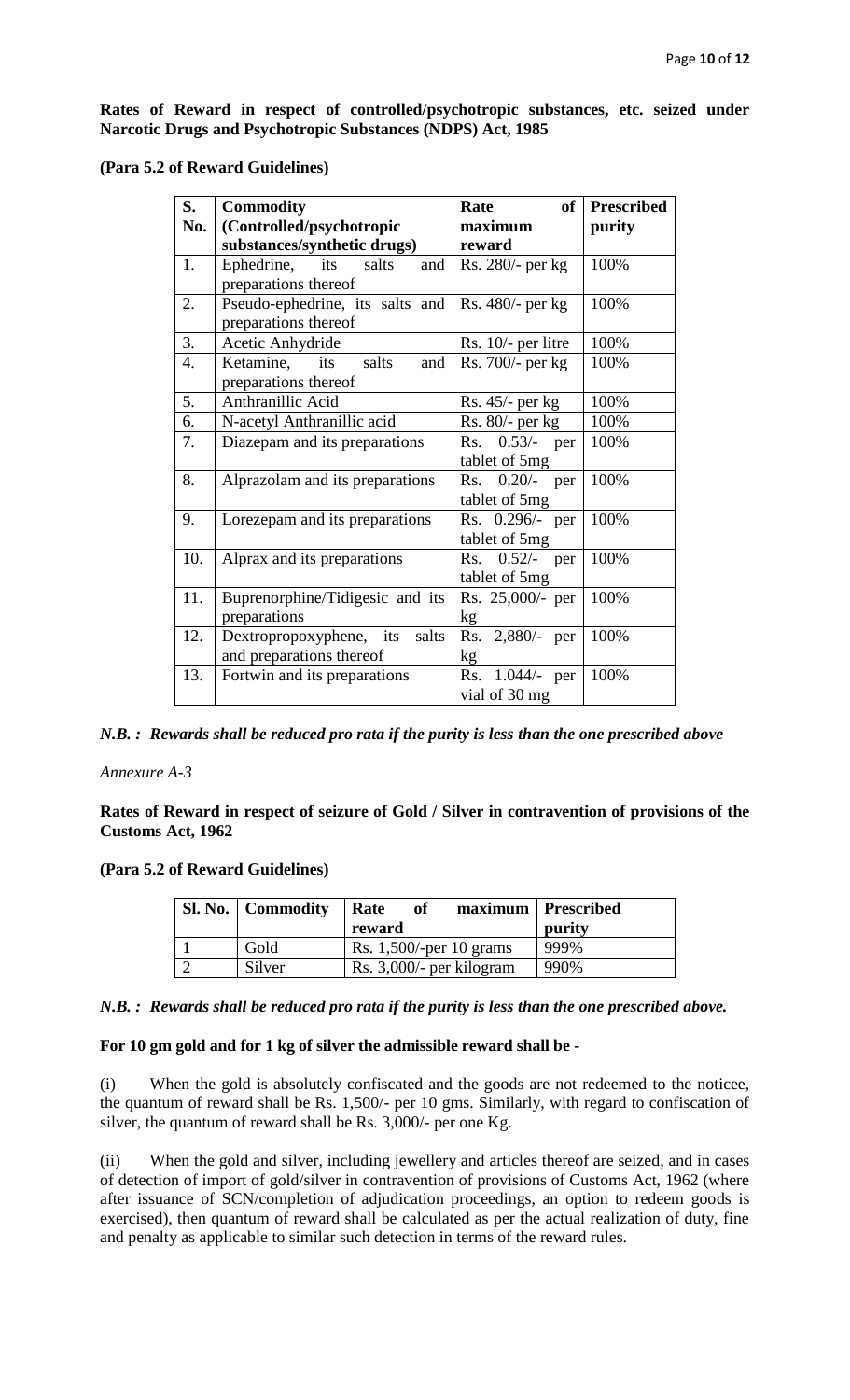(iii) In case of absolute confiscation of gold and silver jewellery, the quantum and ceiling of rewards to informer and Government Servants will be 20% of the Net sale proceeds of the jewellery plus amount of penalty levied/imposed and recovered.

#### *Annexure-B*

## **Monetary limit wise Reward Sanctioning Authority**

| 1. Reward To informers |                                                                            |  |
|------------------------|----------------------------------------------------------------------------|--|
|                        | <b>Monetary Limit   Reward Sanctioning Authority</b>                       |  |
|                        | Up to Rs. 10 lakhs Jurisdictional Head<br>of<br>Department,<br>i.e.,       |  |
|                        | Commissioner of Customs & Central Excise/ADG                               |  |
|                        | <b>DRI/ADG DGCEI</b>                                                       |  |
| Above Rs.              | $10$  A Committee consisting of :-                                         |  |
| Lakhs $&$ up to Rs.    |                                                                            |  |
| 25 Lakhs               | i. Jurisdictional Commissioner of Customs<br>$\&$                          |  |
|                        | Central Excise/ADG DRI/ADG DGCEI,                                          |  |
|                        |                                                                            |  |
|                        | ii. One of jurisdictional Addl. Comm./Senior most                          |  |
|                        | Commissioner/Director<br>of<br>Jt.<br>the                                  |  |
|                        | Commissionerate or/DRI/DGCEI and                                           |  |
|                        |                                                                            |  |
|                        | iii. An outside Addl/Jt. Commissioner or Addl/Jt.                          |  |
|                        | of DRI/DGCEI nominated<br>Director                                         |  |
|                        | by                                                                         |  |
|                        | jurisdictional Commissioner/ADG                                            |  |
|                        |                                                                            |  |
|                        | <b>Note:</b> Addl. Commissioner/Joint Commissioner of the                  |  |
|                        | Commissionerate<br>or/DRI/DGCEI<br>being                                   |  |
|                        | considered for reward shall not be member of                               |  |
|                        | the reward committee.                                                      |  |
| Above<br>Rs.           | $25$ A Committee consisting of                                             |  |
| Lakhs $&$ up to Rs.    |                                                                            |  |
| 50 Lakhs               | i. Jurisdictional CC/DGRI/DGCEI.                                           |  |
|                        |                                                                            |  |
|                        | ii. Jurisdictional Commissioner of<br>Customs                              |  |
|                        | &C.Ex./ADG DRI/ADG DGCEI and                                               |  |
|                        |                                                                            |  |
|                        | iii. Commissioner (Logistics)<br>other<br><sub>or</sub><br>any             |  |
|                        | Commissioner rank officer nominated<br>by                                  |  |
|                        | <b>CC/DGRI/DGCEI</b>                                                       |  |
| Above<br>Rs.           | 50 Apex Reward Committee comprising of                                     |  |
| Lakhs                  |                                                                            |  |
|                        | i. DGRI,                                                                   |  |
|                        |                                                                            |  |
|                        | ii. DGCEI and                                                              |  |
|                        |                                                                            |  |
|                        | iii. Jurisdictional Chief Commissioner                                     |  |
| 2.                     | <b>Reward for Government Servants</b>                                      |  |
| <b>Monetary Limit</b>  | <b>Reward Sanctioning Authority</b>                                        |  |
| Up to Rs. 15,000       | Jurisdictional Addl Commissioner/Jt. Commissioner/                         |  |
|                        | Director of Customs<br>$\&$<br>Addl./Jt.<br>Central                        |  |
|                        | Ex./DRI/DGCEI where the reward proposed is upto                            |  |
|                        | the rank of Deputy Commissioner of Customs,                                |  |
|                        | Central Excise & Service Tax.                                              |  |
|                        |                                                                            |  |
|                        |                                                                            |  |
|                        | Above Rs. 15,000 Jurisdictional Head<br>of<br>Department,<br><i>i.e.</i> , |  |
| &<br>up<br>to          | Rs. Commissioner of Customs. & C.Ex./ADG DRI/ADG                           |  |
| 30,000                 | <b>DGCEI</b>                                                               |  |
|                        | Above Rs. 30,000 A Committee consisting of                                 |  |
| & up to Rs 1 Lakh      |                                                                            |  |